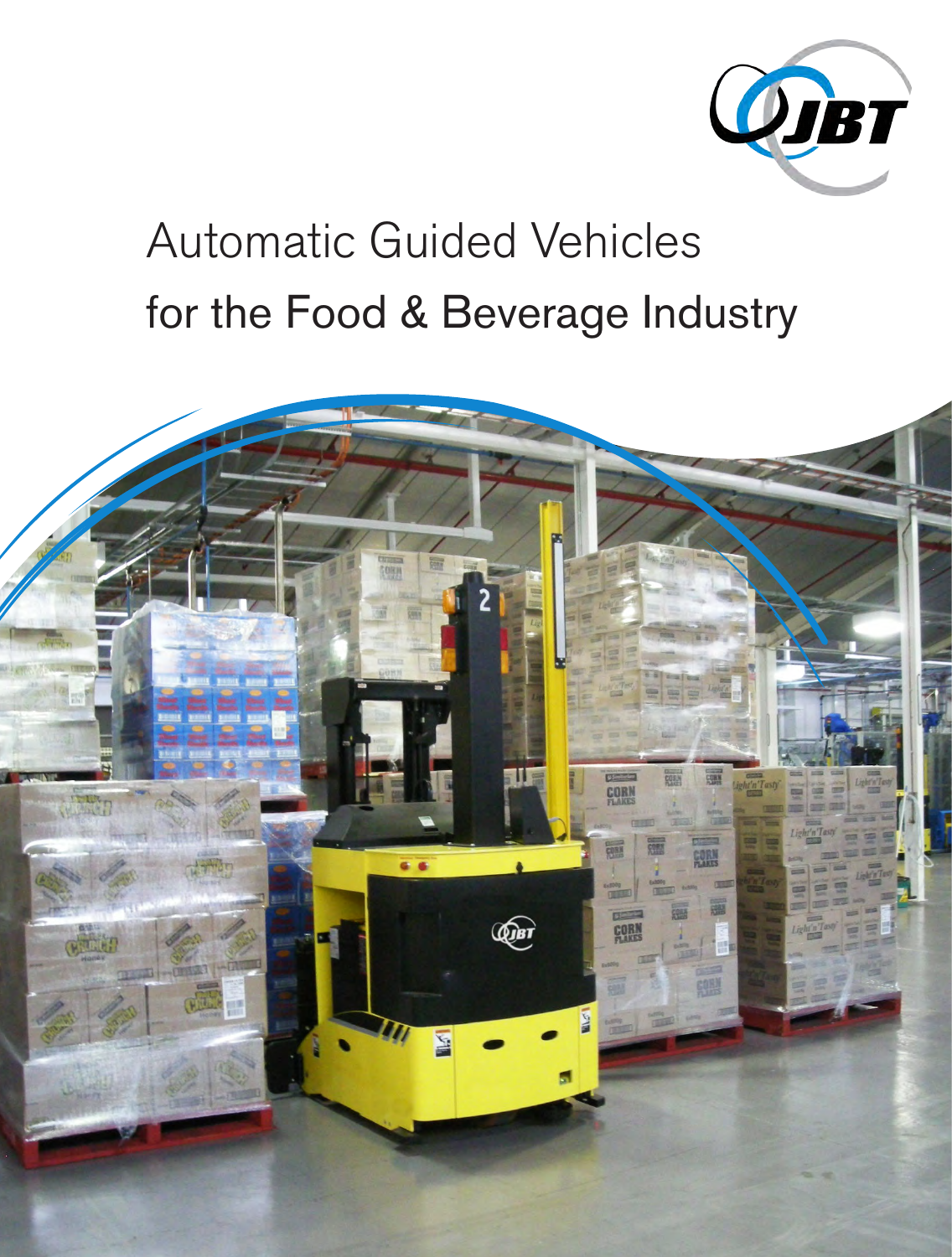# Why AGVs?

- 
- Improved Productivity allowing you to concentrate your labor force on tasks that add value to the
	-
	-
- Improved Efficiency through seamless integration with production, ERP and WMS software, producing
- Improved Safety with vehicles which move in a predictable, controlled manner with safety sensors for
- Improved Flexibility with tools to easily adjust vehicle guidepaths and systems that can easily be
	-

Reduced Product Damage with sensors and load protection devices which allow for precise and secure handling

Reduced Facility Damage with accurate vehicle navigation and obstacle detection

products

a smooth, just-in-time flow of materials

obstacle detection

expanded or even moved to another facility

Improved Material Accountability with accurate tracking of all material movements

Transport of finished product from the palletizers to the stretch wrapper

### 4 At the Shipping/Receiving **Docks**



Reduced Labor Costs with fewer people operating fork trucks

### 1 In the Warehouse

Storage of raw material, finished product, and work-in-process

Interfacing with racking, block stacks on the floor, conveyors, ASRS, etc.

### 2 At the Production Lines

Delivery of raw material to the production lines

Movement of work-in-process during production process

Loading and unloading of automatic batch retorts

### 3 End of Line

Movement from the stretch wrapper to storage or shipping

Delivery of empty pallets to the palletizers

Delivery of packaging materials (empty bottles, boxes, containers, etc.)

Automated trailer unloading of raw material

Delivery of pallets to staging lanes at the shipping docks

Automated trailer loading of finished goods



# For All of Your Food & Beverage Handling Needs